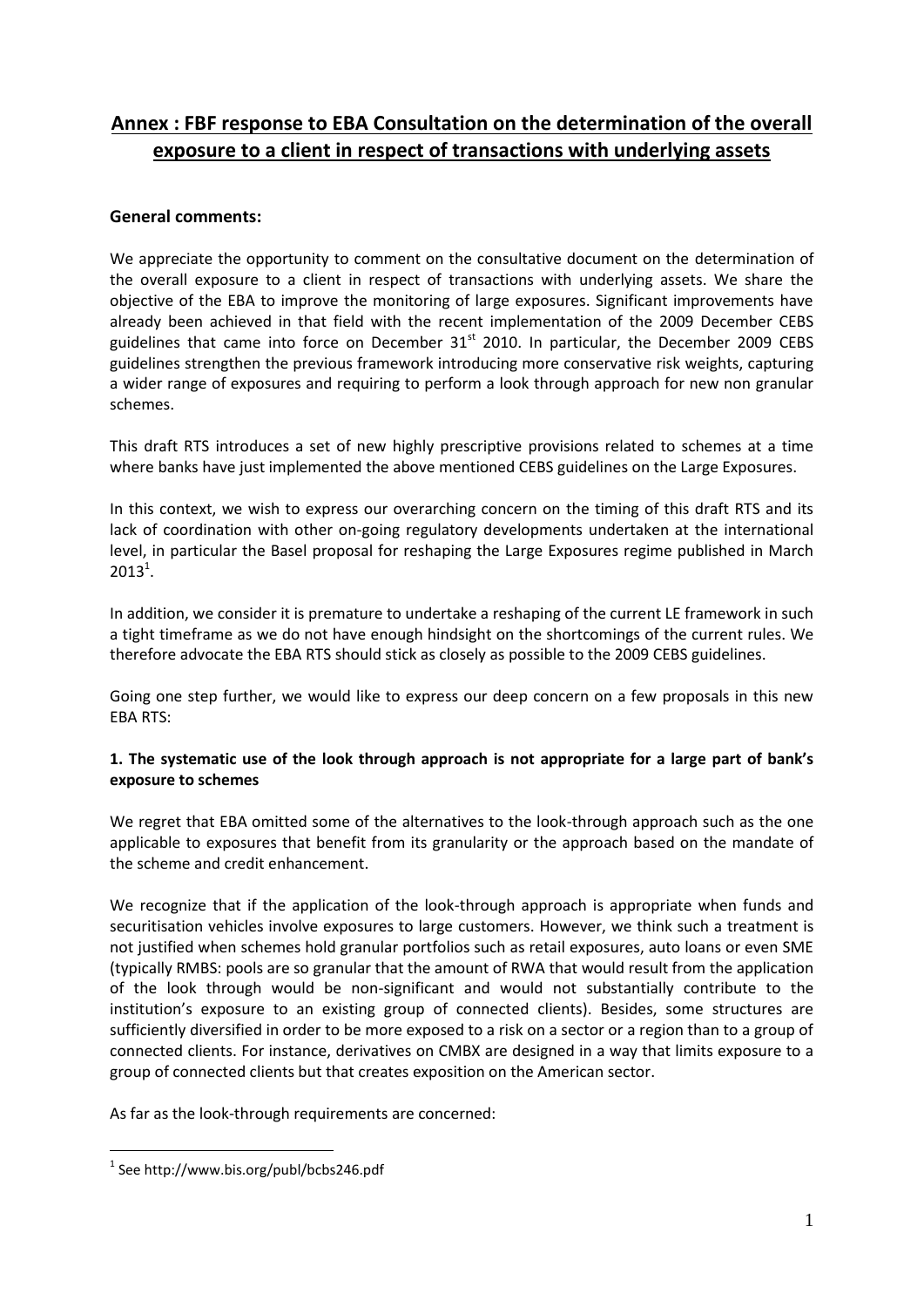- we suggest to exempt securitisation of retail and SME exposures (RMBS, auto loans, student loans…) as well as CMBX positions and
- we support EBA's suggestion to introduce in the RTS' framework a granularity/materiality threshold (Details in question 4).

## **2. The initial intent of the Large Exposure regime is misrepresented**

One of our main concerns lies in the non-recognition of credit enhancement to measure the direct exposure on underlying assets.

EBA mentions that defaults can happen simultaneously and thus credit enhancement could disappear in a very short time frame. The assumption behind such a statement is that the purpose of the Large Exposures regime is to set limits on losses that could arise from the joint default of several counterparties or groups of connected clients. This is at odds with the initial Large Exposure regime intent "*which is to ensure that a bank can absorb losses resulting from the sudden failure of a single counterparty or group of connected counterparties without itself failing".*

On securitisation structures where institutions are sponsor or originator, they have a clear and timely knowledge of the level of the defaults on the underlying pool and thus of the resulting credit enhancement.

For instance, on pools of purchased receivables held on ABCP conduits, the credit enhancement is monitored at least on a monthly basis and is dynamically adjusted according to realised losses. The credit enhancement is structured to avoid any losses to the first default, whatever its rating.

EBA states that institutions could not be able to reassess the level of credit enhancement as defaults in the underlying pool arise. It is contradictory with the due diligence requirement developed in article 395 of CRR that requires institutions to monitor and record, among other, *the level of credit enhancement when they can materially impact the performance of the institution's securitisation position*, which is the case when an institution invest in a securitisation tranche whose credit enhancement was to disappear after one or two defaults.

#### **3. A too restrictive regulation on securitisation could have a negative impact on banks' clients**

Securitisation makes possible for banks to be refinanced and for corporates to improve their liquidity.

Securitisation settled in conformity and correctly controlled (quality of the assets, monitoring ...) constitute a key component of the durable financing of the economy. Securitisation has to be considered in its current regulatory framework (CRD2, article 122a). If the regulatory requirements become too restrictive banks will reduce the securitisation production which will have a negative impact on their clients, especially companies for instance car manufacturers.

#### **4. The impact on the unknown client**

If the RTS was to be applied under its current version, the exposure to the unknown client would exceed the 25% limit because of multiple portfolios on which institutions are confident that they are not connected.

#### **Answer to specific questions**

**Q1: Is the treatment provided in Article 5 sufficiently clear and do the examples provided appropriately reflect this treatment?**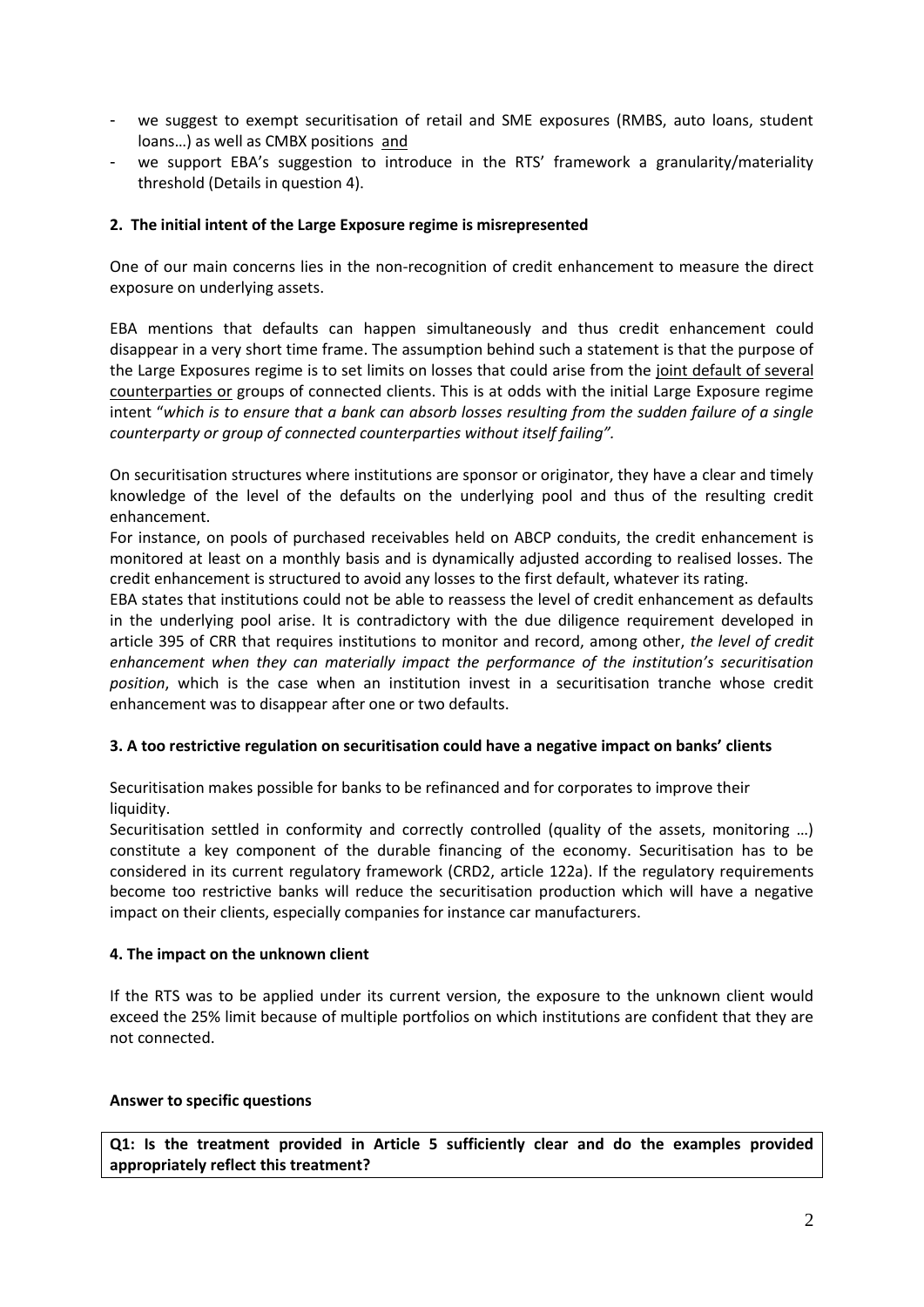Yes, it is clear enough, but we strongly disagree with the proposed methodology. Example 4 raises several issues on the appropriateness of the proposed framework:

- 1. Indeed the situation described in this example assumes that the institution knows in detail the level of credit enhancement (because the institution is investing in the junior and the senior tranche), in this situation, the credit institution should be allowed to recognise the credit protection provided by the equity piece in the structure and thus not report any exposure in regard to the senior exposure. EBA assumes that institutions are able to know the total amount issued on their investment but suggests that institutions would be unable to know the amount of the subordinated tranches which is surprising.
- 2. In addition we think that the pro-rata approach on securitisation structure can lead to inconsistent results because the amount of the exposure reported on the underlying asset depends not only on the amount invested in the structure and the amount of each underlying exposure but also on the **proportion** of a given investment in the issuance of the tranche.

The examples provided by the EBA illustrate this inconsistency:Example 1:



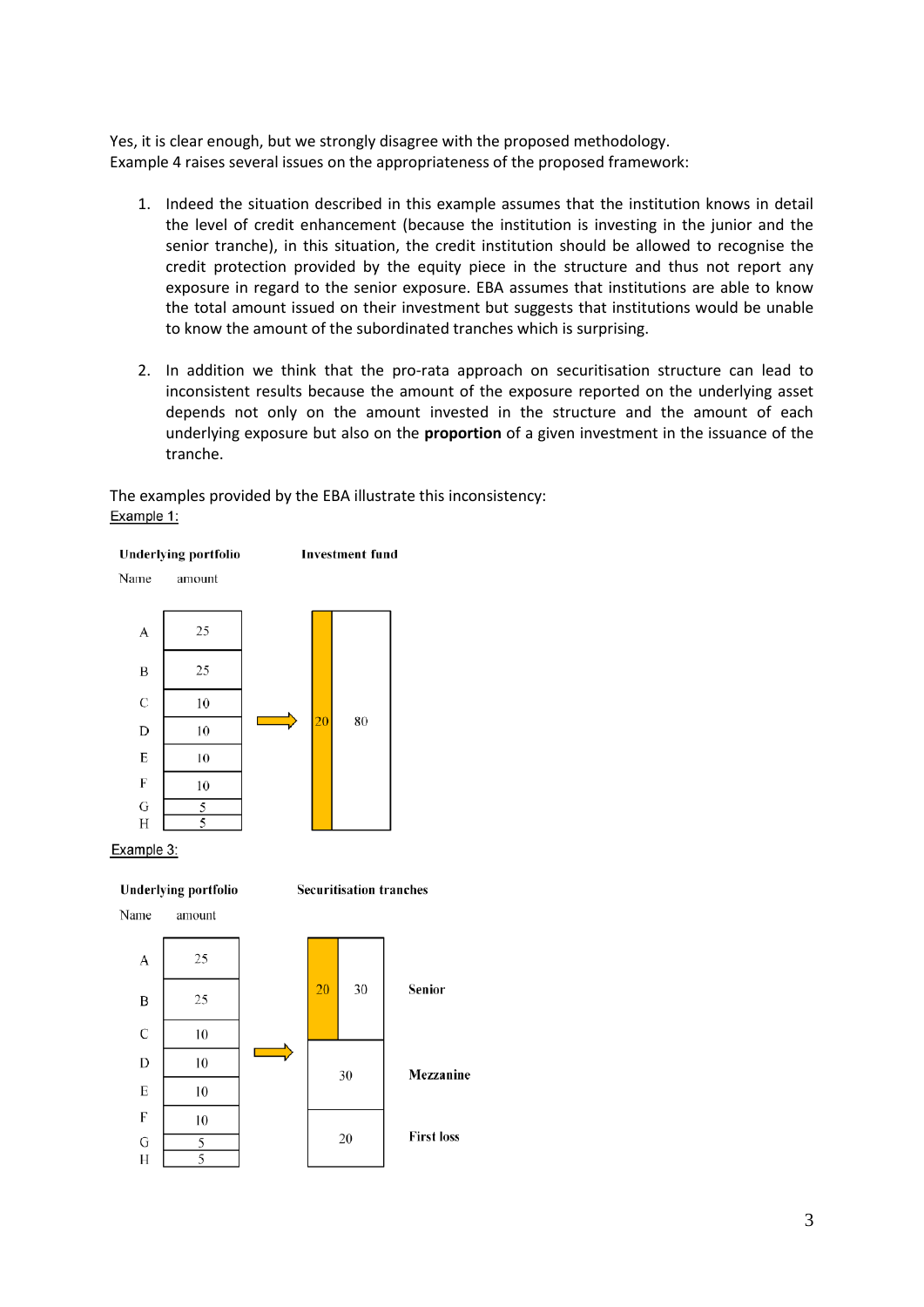EBA's proposal leads to the following results in term of exposure assignment:

|         | <b>Example 1</b>       | <b>Example 3</b> |  |
|---------|------------------------|------------------|--|
|         | CIU                    | <b>Senior</b>    |  |
|         | (pari passu<br>tranche |                  |  |
|         | exposure)              | exposure         |  |
| A to B  | 5                      | 10               |  |
| C to F  | 2                      |                  |  |
| G and H |                        |                  |  |

The result is that, for a same amount invested in the same portfolio, an exposure twice the amount is reported for a senior tranche exposure, which is counterintuitive in term of credit risk management.

**Q2: Is there an appropriate alternative way of calculating the exposure values in the case of securitisations, which would be compatible with the large exposures risk mitigation framework as set out by the draft CRR?**

The large exposures risk mitigation framework as set out by the CRR allows banks for a reduction of their exposures by adjusting the exposure value in case of financial collateral (As a reminder by using the Financial Collateral Simple Method or Financial Collateral Comprehensive Method). To be consistent, the credit enhancement has to be taken into account.

- As it is mentioned in the introduction, we urge EBA to reconsider its position not to take in account the Credit enhancement as a credit risk mitigant : the reasons developed by EBA mentioning that **multiple defaults** can happen simultaneously and thus credit enhancement could disappear in a very short time frame is not appropriate with the large exposure initial intent "*which is to ensure that a bank can absorb losses resulting from the sudden failure of a single counterparty or group of connected counterparties without itself failing".*
- On Securitisation structure of purchased receivables held on ABCP conduits for instance, the credit enhancement is assimilated to a credit risk mitigation mechanism in term of risk management since it prevents the institution from a sudden default of a single obligor. In addition, the sponsor or originator of the structure performs a regular monitoring of the credit enhancement following market practices and of the losses occurred to the underlying pool. The level of credit enhancement is an important parameter of the credit decision at each review level.

Therefore, when the credit enhancement is funded, we propose to assimilate it to cash collateral and thus reduce the exposure of the underlying names up to the amount of collateral received. At least the benefit of collateral should be spread among investors in one single tranche using a pro rata ratio.

**Q3: Would the application of requirements provided by Article 6 (3) and (4) imply unjustified costs to the institutions? Would the introduction of a materiality threshold be justified on a basis of a cost-benefit analysis? Please provide any evidence to support your response.**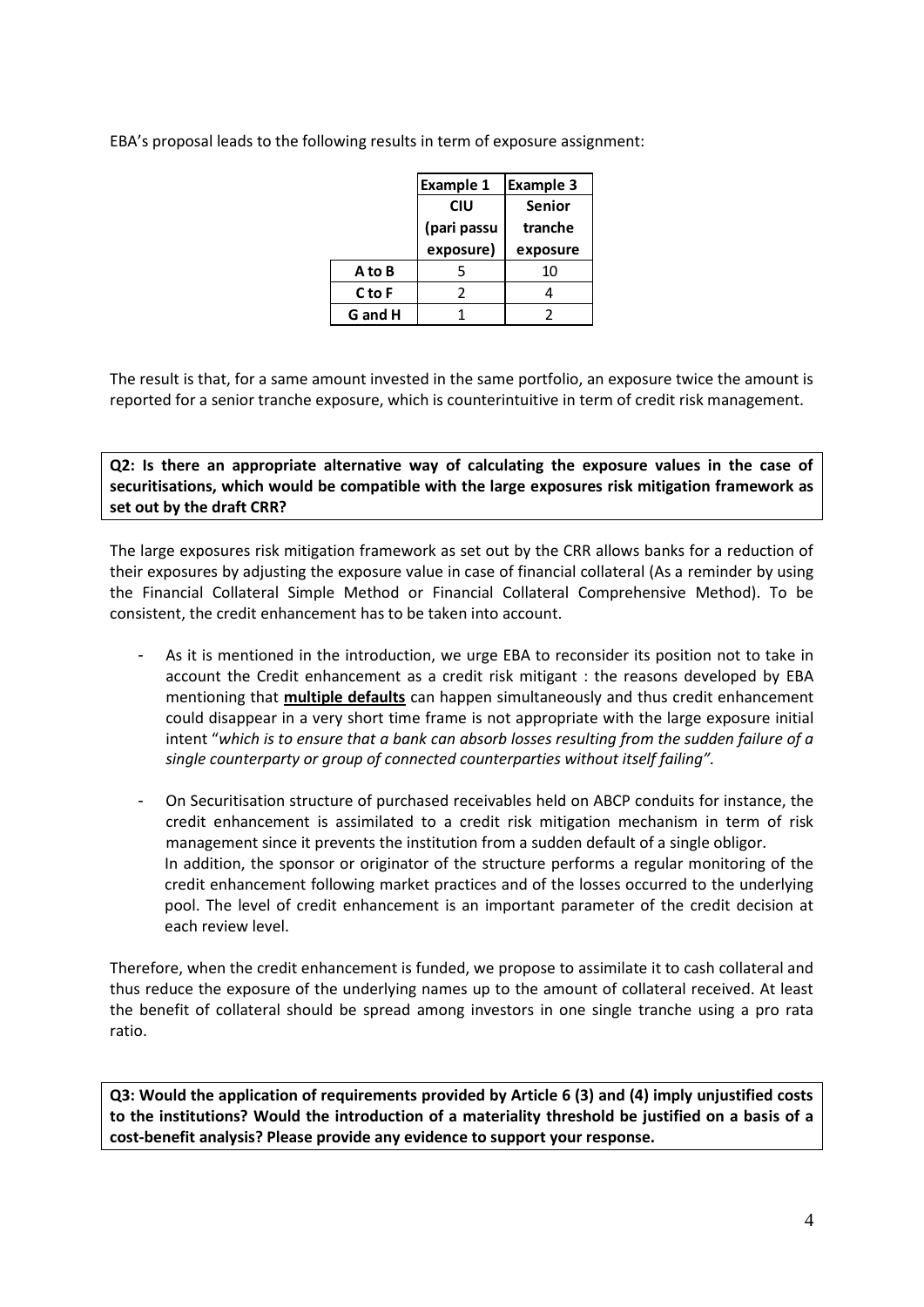- 1. As mentioned above, we consider that it is not justified and possible (as a reminder the CEBS guidelines §65 said "*because it is not possible or feasible to look-through the scheme, the guidelines should provide prudent alternative*") in term of risk management to apply a look through approach on schemes where the underlying asset is a retail class (RMBS, Student loan, consumer loan, credit card, auto loan) or highly granular portfolio (SME):
	- a. The amount to be reported would be non-significant, as a proportion of the amount invested by the institution;
	- b. The beneficiary would be reported on a single line without any connection with other group of connected clients and thus ultimately not be reported.

Excluding this type of structure because their underlying assets cannot be linked to bigger groups of connected clients is a reasonable way to avoid adding such exposures to the unknown client group. This is particularly true for large financial institutions where the amount of eligible capital is sufficient to be comfortable with the absence of any connection with other retail or SME customers.

→ We suggest not applying the look through requirement on schemes where the underlying **assets are:**

- o **a retail exposure : RMBS, Student loan, consumer loan, credit card, auto loan**
- o **a highly granular portfolio : SME**

As an illustration of the high granularity of securitisation structure, the following table shows the concentration of some securitisation structures used to illustrate FBF answer to the Basel Committee's new securitisation framework proposal:

| Structure name              | <b>Arran Residential</b><br>Mortgages Funding 2010-1<br>plc | CLARIS ABS 2011 S.R.L. | <b>FIRST FRANKLIN</b><br><b>MORTGAGE LOAN TRUST</b> | <b>HOLLAND MORTGAGE</b><br><b>BACKED SERIES (HERMES)</b><br>XVI B.V. | Phedina Hypotheken 2011-<br>IB.V. |
|-----------------------------|-------------------------------------------------------------|------------------------|-----------------------------------------------------|----------------------------------------------------------------------|-----------------------------------|
| <b>Structure Type</b>       | <b>RMBS</b>                                                 | Auto Ioan              | <b>RMBS</b>                                         | <b>RMBS</b>                                                          | <b>RMBS</b>                       |
| <b>Total portfolio</b>      | £4 647 089 317                                              | 2616577280€            | \$1 705 534 713                                     | 3 075 145 557€                                                       | 1546745823€                       |
| <b>Highest exposure</b>     | £2 493 891                                                  | 4 909 940 €            | <b>NC</b>                                           | 1 500 000,00 €                                                       | <b>NC</b>                         |
| Highest exposure %portfolio | 0,0537%                                                     | 0.1876%                | <b>NA</b>                                           | 0.0488%                                                              | <b>NA</b>                         |
| <b>Number of loans</b>      | 33 155                                                      | 23 4 11                | 7770                                                | 14 6 69                                                              | 6786                              |

2. In addition, **we agree with the EBA suggestion to include materiality threshold** for the application of the look-through approach (please refer to question 4 for more details)

#### **The two proposals (1&2) have to be combined.**

**Q4: Keeping in mind that such materiality threshold would need to be sufficiently low in order to justify that all unknown underlying assets of a single transaction would be assigned to this transaction as a separate client, what would be the right calibration? Would the reference value (the institution's eligible capital) be appropriate for this purpose? Please provide any evidence to support your response.**

#### **Our proposal:**

We think indeed that setting a materiality threshold where the reference value would be the institution's eligible capital is more appropriate than taking the underlying portfolio as a reference.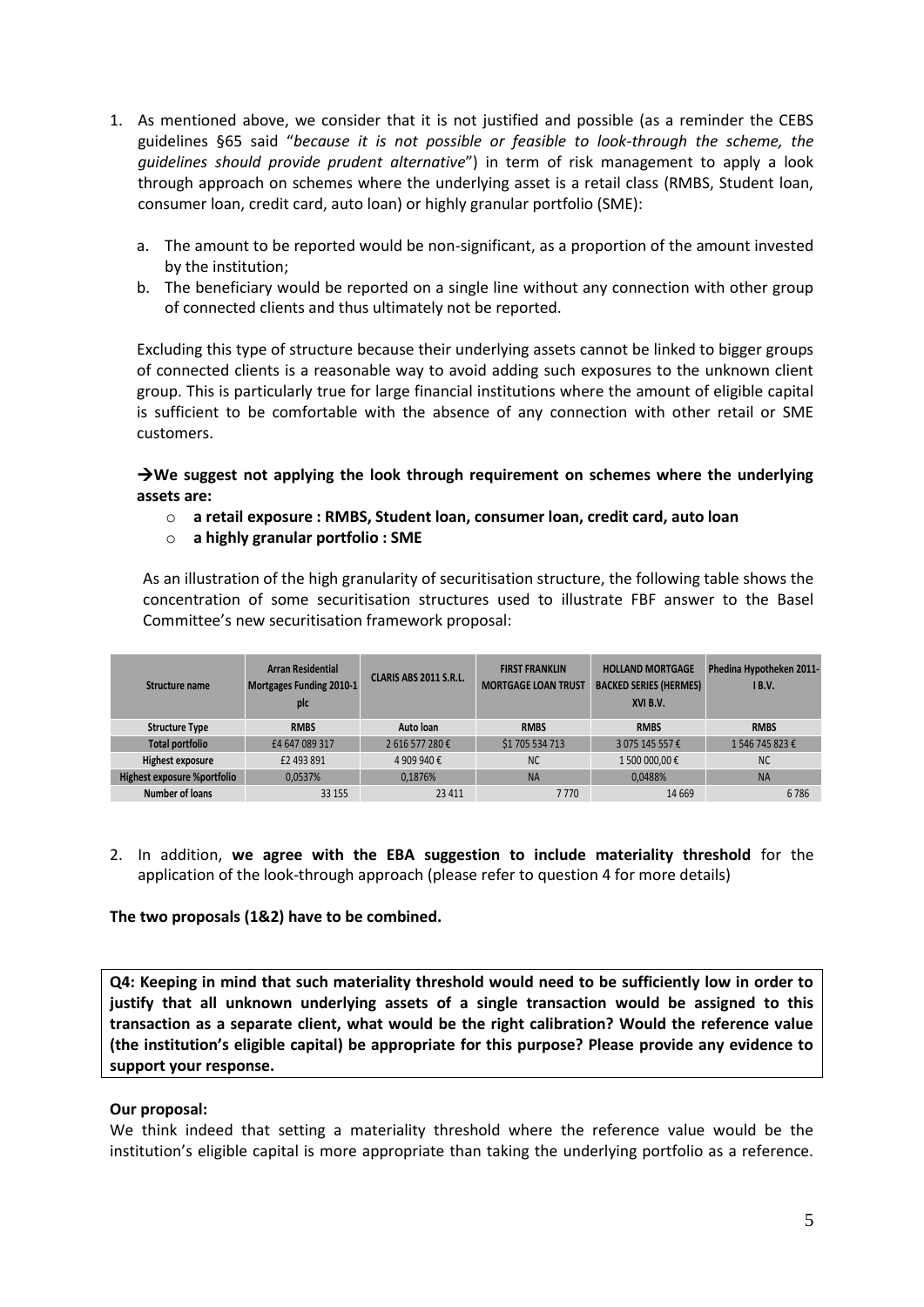## **An approach where the institution exposure does not exceed 0,25% of its eligible capital seems acceptable.**

This materiality threshold has to be combined with our suggestion (2) under question 3 proposing the exclusion of highly granular portfolios: indeed institutions could have exposure to RMBS structure that exceeds 0,25% of their eligible capital while transparency remains inappropriate for the reasons developed here above.

## **Justification of our proposal:**

- A 0,25% threshold would mean that an institution would not be compliant with the Large Exposure limit if it holds exposure to 100 schemes all investing in the same customer which is very unlikely to occur.
- EBA suggests that institutions could "c*ircumvent the large exposures limit by concealing exposures to a certain obligor in opaque structures"*, we think that this situation is unlikely to occur:
- a. For accounting issues (even if an institution creates a scheme in order to book a large exposure, the scheme would have to be consolidated and thus mechanically the lookthrough would have to be performed).
- b. The notion of connected clients is applicable to the structure itself and thus if the scheme was to be invested in one unique obligor, it should be connected to the group of connected clients of this obligor and thus if an institution was investing in multiple schemes with the same obligor, they should be connected altogether. As a consequence, institutions would be compliant with the large exposure objectives.

In addition, we advocate the EBA takes in account, when known, the concentration rules of schemes. Concentration rules, as well as investment and borrowing power limits, are mandatory for all regulated schemes, such as UCITS. For instance if a scheme cannot invest more than 10% of its assets on one issuer/borrower (maximum possible concentration), and the underlying names can't be known (for operational or banking secrecy reasons), we suggest to report this amount (10%), amount invested by the institution rather than the full amount invested. Indeed this will reflect the real maximum possible risk in term of large exposure.

**Q5: Would the requirement to monitor the composition of a transaction at least monthly, as provided by Article 6 (5), imply unjustified costs to the institutions? Please provide any evidence to support your response.**

The monitoring requirement is not consistent with the reporting frequency of most securitisation structures who publish quarterly reports rather than monthly reports. In these reports, the legal concentration level admitted is mentioned.

In addition we advocate the EBA to take in consideration the risk of breaching the limit : if the largest exposure of an institution is far from the limit (for instance at 10%), monitoring monthly exposures to schemes that are negligible in regard to the total balance sheet of an institution would be useless. Shouldn't the frequency of monitoring be linked to the risk of breaching the LE limit?

For instance the recent securitisation structures have concentration rules. In an average size CIB bank, there are around 100 000 underlying to deal with under the look-through approach applied on commercial loan securitisation programs. About 25% of these underlying portfolios are renewed each quarter. The look through approach would thus lead to process about 8000 underlying